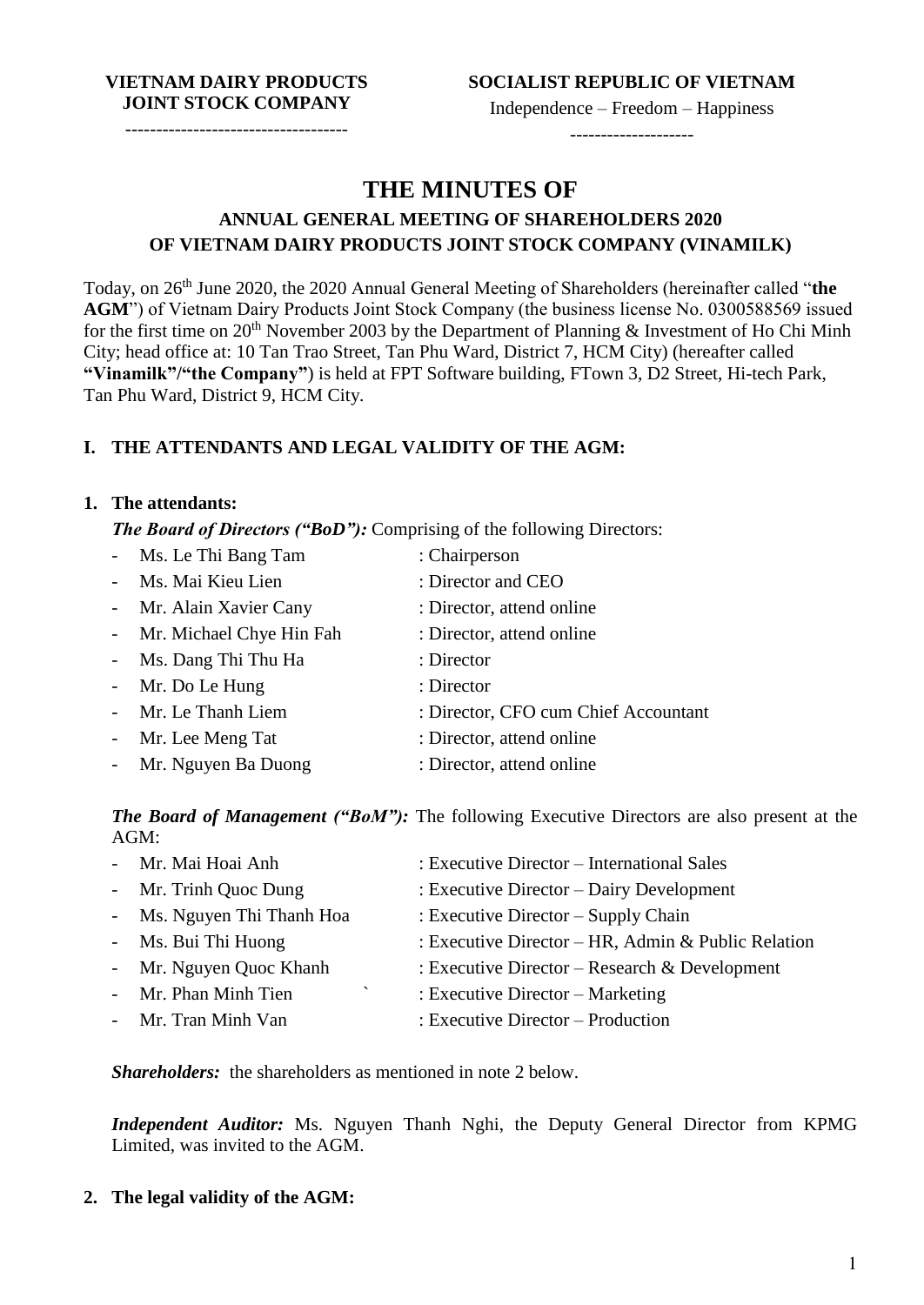From the time of the AGM 2020 opening at 8:30 AM, there is 85.35% of the total outstanding shares attending the AGM. The AGM 2020 is legally and lawfully convened and shall continue in according to Part II, Article A, note 2 of this Meeting Minutes.

## **II. THE MEETING DETAILS**

### **A. The AGM opening procedures:**

- 1. Mr. Dong Quang Trung, on behalf of the AGM organizer, proclaims the reason to hold the meeting and introduces the attendants.
- 2. Mr. Diep Hong Khon, on behalf of the AGM organizer, announces the shareholders' attendance as follows:
	- According to the shareholder registration list, the AGM has the presence of 5,094 shareholders/authorized persons who represent for 1,486,267,172 shares which accounts for 85.35% of the Company's total outstanding shares (1,741,377,694 shares).
	- Pursuant to sub-article 1 of Article 141 of the 2014 Enterprise Law and sub-article 5 of Article 17 of the Company's Charter, with the shareholder's attendance of 85.35%, the AGM is legally and lawfully convened and shall continue.
- 3. Mr. Dong Quang Trung introduces Ms. Le Thi Bang Tam as the chairperson of the AGM and the BoD members to chair the AGM, includes:
	- Ms. Le Thi Bang Tam : Chairperson
	- Ms. Mai Kieu Lien : Director and CEO
	- Ms. Dang Thi Thu Ha : Director
	- Mr. Do Le Hung : Director
	- Mr. Le Thanh Liem : Director, CFO cum Chief Accountant
- 4. Ms. Le Thi Bang Tam, the AGM Chairperson, presents the AGM agenda as follows:
	- Ms. Tam nominates Mr. Le Quang Thanh Truc The Company's Secretariat to be the AGM's secretary for recording the meeting minutes and asks the AGM to vote on this.
	- Then, Ms. Tam introduces the agenda of the AGM that has been approved as follows:

| Approve    | 1,418,142,493 shares | 81.44 % of the total voting rights<br>attending at the AGM |
|------------|----------------------|------------------------------------------------------------|
| Disapprove | 0 shares             | 0 % of the total voting rights<br>attending at the AGM     |
| Abstain    | 64,403,103 shares    | 3.7 % of the total voting rights<br>attending at the AGM   |

- The meeting agenda is as below:
	- 1. The 2019 audited financial statements
	- 2. BOD's reports Q & A
	- 3. Dividend payment for the financial year of 2019
	- 4. Revenue & profit guidance for 2020 (consolidated)
	- 5. Dividend payment plan for the financial year of 2020
	- 6. Bonus share issue for existing shareholders
	- 7. Selection of the independent auditor for 2020
	- 8. BOD's fees for 2020
	- 9. Additional business lines
	- 10. Amendment of the Charter
	- 11. Election of a new Board member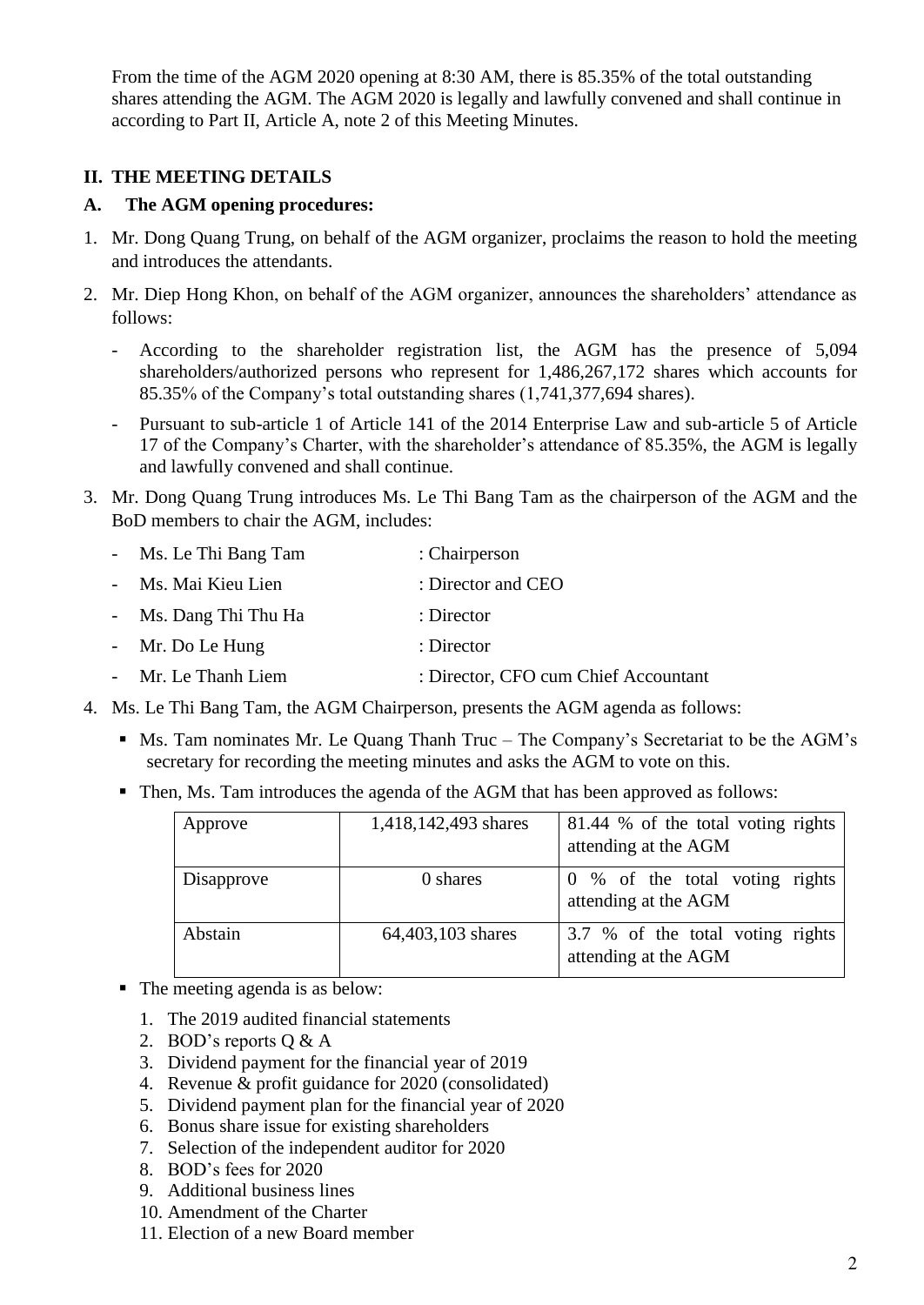- After that, Ms. Tam, on behalf of the AGM organizer, would like the AGM to elect the voting ballot counting committee of 3 persons, as below:
	- 1. Mr. Diep Hong Khon, Legal Senior Manager.
	- 2. Ms. Ta Hanh Lien, Internal Audit Director
	- 3. Ms. Tran Thai Thoai Tran, Internal Control & Risk Management Director

The voting result is as following:

| Approve    | 1,418,131,879 shares | 81.44 % of the total voting rights<br>attending at the AGM |
|------------|----------------------|------------------------------------------------------------|
| Disapprove | 0 shares             | 0 % of the total voting rights<br>attending at the AGM     |
| Abstain    | 64,413,717 shares    | 3.7 % of the total voting rights<br>attending at the AGM   |

## **B. Submission to the AGM for approval:**

- 1. The 2019 audited financial statements are presented in the Annual Report posted at the Company's website
- 2. BOD's reports in 2019: details of the report are fully disclosed in the 2019 Annual Report
	- i. Ms. Le Thi Bang Tam, Chairman, presents the report on the Board's activities in 2019
	- ii. Mr. Do Le Hung, Head of Audit Committee presents the report of the Audit Committee in 2019
	- iii. Ms. Mai Kieu Lien, BOD member and CEO, presents the report of the Company's operation in 2019
- 3. Ms. Lien presents 3 matters below to the AGM for approval:
	- i. Dividend payment for the financial year of 2019
	- ii. Revenue & profit guidance for 2020 (consolidated)
	- iii. Dividend payment plan for the financial year of 2020
- 4. Then, Ms. Dang Thi Thu Ha submit to the AGM for consideration and approval of the 02 following contents:
	- i. Bonus share issue for existing shareholders
	- ii. BOD's fees for 2020
- 5. Next, Mr. Do Le Hung presents following matters
	- i. Selection of the independent auditor for 2020
	- ii. Additional business lines
	- iii. Amendment of the Charter
- 6. Finally, Ms. Tam introduces Ms. Nguyen Thi Tham, the candidate nominated by the major shareholder, the State Capital Investment Corporation (SCIC), as an additional director for the BOD.

Details of the submission to the AGM for approval: as fully disclosed in the AGM documents.

### **C. Q&A section:**

The Chairperson informs the AGM to start the Q&A section. Shareholders ask questions or send questions via the calling platform and messaging application, designed exclusively for the program. Below are some key contents discussed: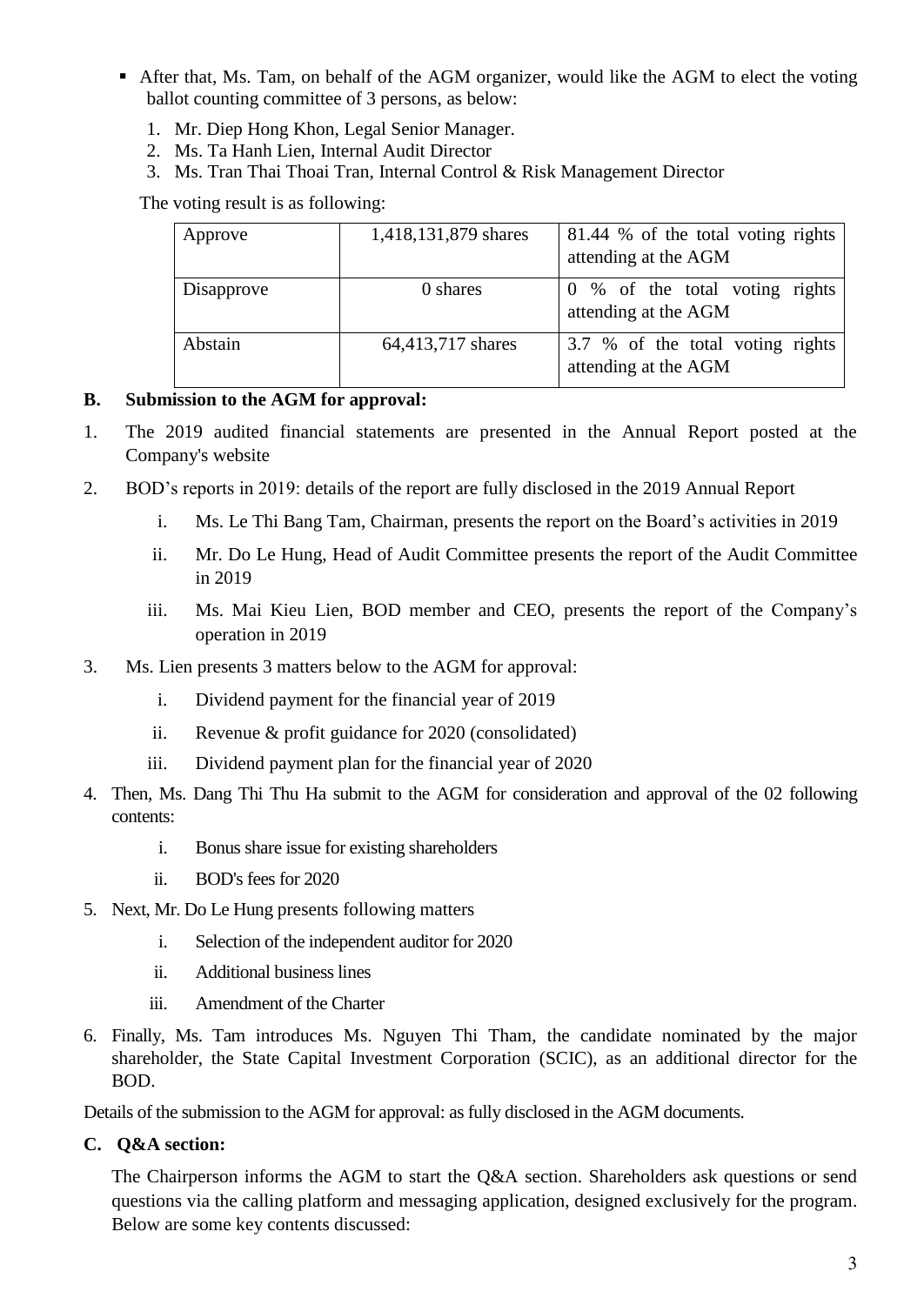### **The shareholder ID - 11/GCNTVLK** *:*

In 2020, the price of raw milk is lower than in 2019, and the selling price is higher because the company has increased the price of some products by the end of 2019. Thus, the gross margin this year, except GTN, will be higher than last year. Does the net profit margin in 2020 (excluding GTN) will be higher than 2019? What the Company's view regarding the net profit margin?

### *Replied:*

- *The price of raw milk in 2020 is higher than in 2019. Gross profit margin in 2019 is 47.2% and in 2020 with GTN is 47.0% and without GTN is 48.28%, higher than in 2019.*

### **The shareholder ID – 011833070**:

1. Could you please give further information regarding the joint venture with KDC? Did the joint venture bring in the current bands possessed by each side such as Vfresh, Celno, Merino?

*Replied: The JV with KDC focuses on beverage and frozen products, Vinamilk holds 51%, KDC holds 49%. The two companies will contribute their products and production lines into the joint venture. The process will involve the independent advisors in order to facilitate. The brands transferred in the JV will be evaluated. The JV will also generate its own brand.*

2. Vinamilk's profit margin is the highest among the global dairy companies, which factors affect the profit margin reduction?

*Replied: The selling price of dairy products in Vietnam is not high, compared to other countries. However, Vinamilk's profit margin is potential thanks to many factors, of which high volume makes an important contribution. The price of fresh raw milk in Vietnam is about 30% higher than the world. However, milk productivity and quality of farmers are improving gradually, contributing to higher profit.*

3. What is the company's strategy to increase the penetration of organic products in foreign markets, such as Singapore?

*Replied: Organic milk serves the very high demanded customers. This is the uprising trend of the world. Vinamilk's organic products are well perceived by the market.*

**The shareholder ID - CA8546:** What % of your products require cold chain logistics today? Do you need to own these logistics assets or are these outsourced? How do the margins and return on invested capital compare versus your UHT products? What is the longer-term strategy behind going into coffee retail? Would this be a significant segment in the next 3-5 years?

#### *Replied:*

- *Cold chain: Vinamilk owns 100% the factories of cold products (yogurt, pasteurized milk, ice cream), cold truck, refrigerator. We do not lease from third party*
- Return of the cold products is higher than that of UHT. But in Vietnam, this category is very *difficult due to hot weather. If the weather is too cold, this category cannot grow. Cold product category grows much faster compared to UHT, especially yogurt, drinking yogurt, ice cream, all growing at double digit. This is also our growth strategy.*
- *Café retail chain: Vinamilk launched Hi-Café, please try the product. You can find the product at any Vinamilk stores. People speculate that we are losing money in the chain. However, we do not intend to lease big place to open the café store. Vinamilk has 430 Vinamilk stores, we will sell and make the coffee for onsite drink or takeaway. Vinamilk takes our advantage to compete in the beverages industry.*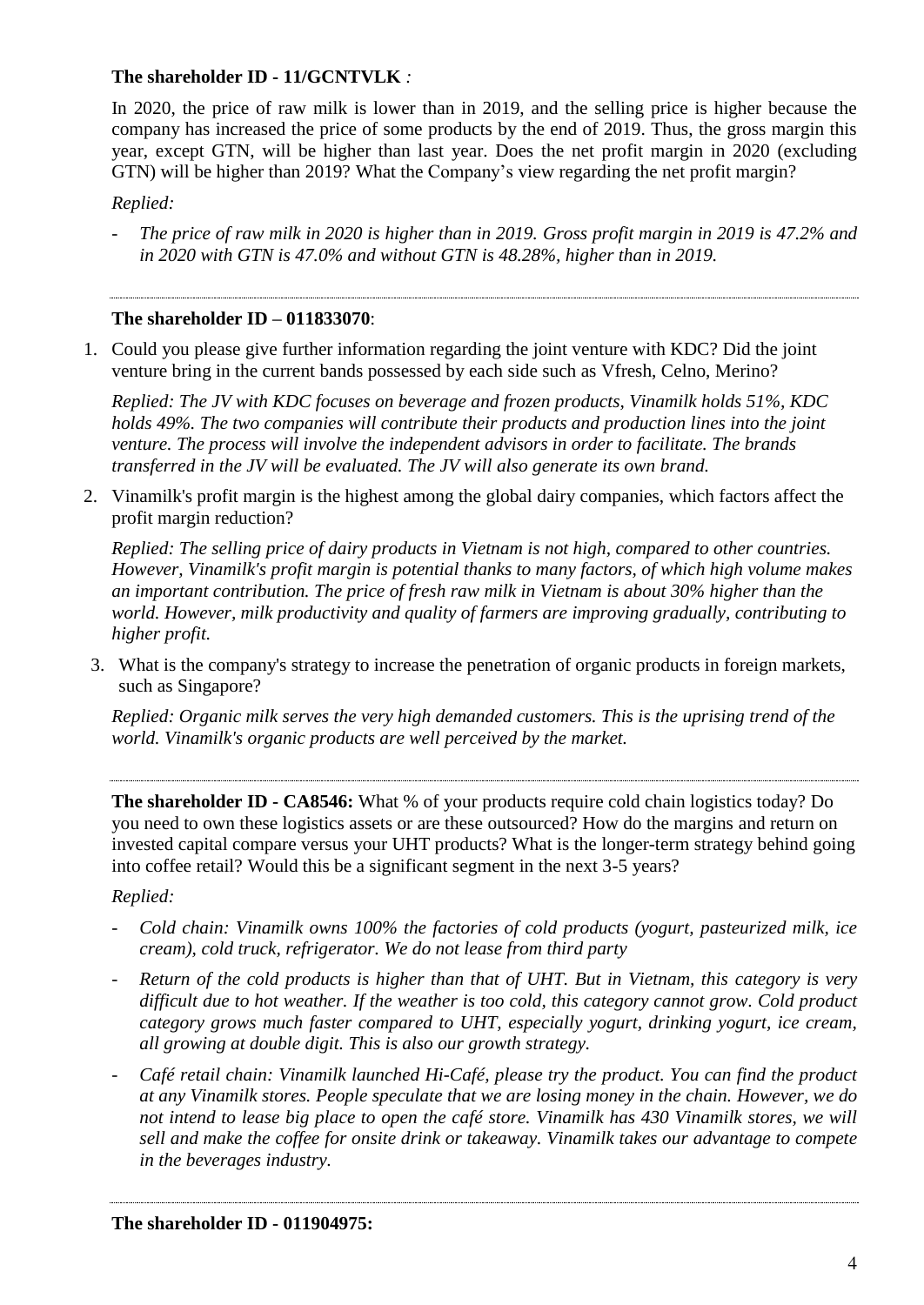Because I have been a long-time shareholder of Vinamilk and held steady, my stock used to have a very stable price. The reason why recently, although the ratio distributed to shareholders is good, but the stock price has decreased and not recovered? Is it due to scattered and inefficient investments? Why joining into the highly competitive cafe field which? Is this the right time?

*Replied: Regarding Café retail chain as mentioning above.* 

*Regarding the drop on share price, I really don't know why stock prices go down or up. The company is still growing, revenue increases, profits increase, dividends increase. I just realize that the Dow Jones is rising, the market is rising and vice versa. However, saying the stock price does not recover is inaccurate, because the lowest price when the market plunged is less than 90,000 VND, recently recovered about 120,000 VND.*

**The shareholder ID - CA 8092:** How does the company assess the competitive landscape with the European Trade Agreement? How can Vinamilk plans to compete when the import tax on milk from Europe is reduced by 10%?

*Replied: The difference between Vietnamese and imported milk prices is still high. A 10% tax reduction will increase competition, but will still be higher than Vietnamese products. About the Company, whether it is domestic or foreign rivals, the Company still has different strategy to compete. In fact, dairy products imported from New Zealand and Australia have dropped to 0% for a long time and the Company is still competing.*

**The shareholder ID - Jun Leong Chiew***:* When will Vinamilk's milk supply be able to match international import prices? Currently they are 30% higher?

*Replied:*

- *The price that Vinamilk pays to the local farmers for milk is 30% higher than that of the world. However, you can consider this as an industry-farming unity. In order to reach the world price, we need to achieve many things: breeder, facilities. We need to reach a size of at least 100 cows per farmer for the costs to decrease. IN the past, the farmers only had 1-2 cows, now some farmers even have 200 cows.*
- *Regarding the farm, we have some farms with costs equal to or lower than the world prices, but for the local farmers to have this cost, we need to go through a long-term progress with various measures. For example: Vinamilk will connect the cow feed and farmers, cow feed with good quality, lower prices, and these measures are well appreciated by the farmers*

**The shareholder ID – 011833070:** How will competition landscape change especially in modern trade post removal of 10% tariff on European products by Aug 2020 and what of kind strategy Vinamilk will adopt to fend off competition?

*Replied:*

- *Prices in Europe are high due to high labor cost, high transportation expenses and high distribution expenses. On the other hand, when Vinamilk has new products, we can directly reach the market, after 10 days staying in the warehouse for quality control. Therefore, it takes 2 weeks for the products to reach the market. Meanwhile, it takes 3-4 months for an imported product to reach Vietnam.*
- *Vinamilk still considers this as a threat, we need to be cautious and has plans to protect our market share.*

**The shareholder ID – 30:** Cow productivity of Vinamilk farm is higher than that from the farmers? Any measure to improve the cow productivity of the farmers?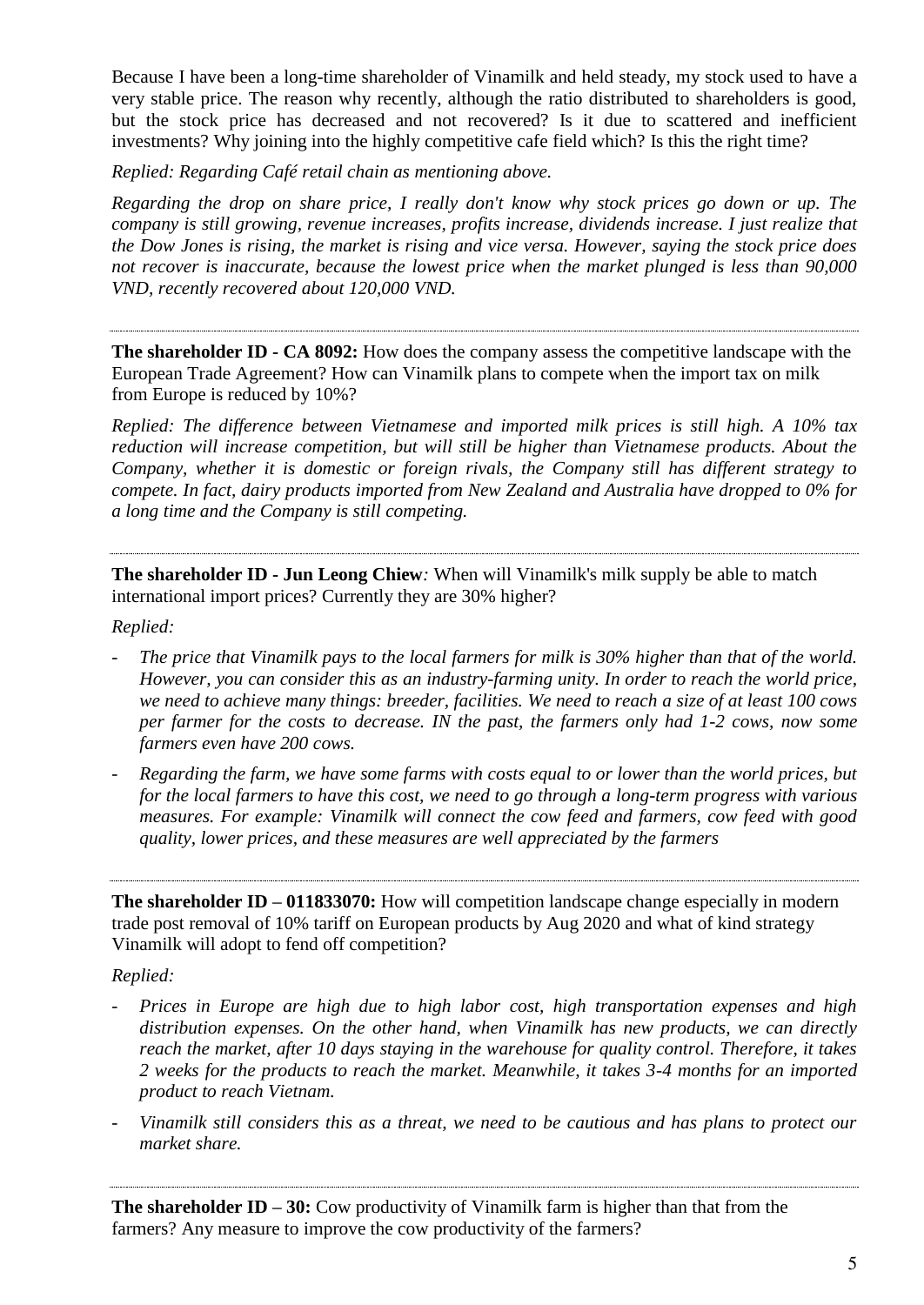*Replied:* 

- *Vinamilk: average productivity is 28 liter/cow/day, higher than that of the farms ~ 20 kg/cow/milking cow.*
- *High productivity needs good breeders, facilities and investment capital:*
	- o *Good breeders: Vinamilk can support the farmers by selling good breeders to the farmers if needed. This program needs to have agreement from both sides: The Company and the farmers.*
	- o *Farm facilities: The Company has set the requirements for the Raw Material Development Department to deploy a sample small scaled farm for the farmers, similar to what we did for Vinamilk. Cow is similar to human beings: need good living standards to have high productivity.*

**The shareholder:** Improvement results of Moc Chau Milk (MCM) 6 months after taking over? Any difficulty during the taking over process? Investment plan for the cow farm and factory upgrade?

### *Replied:*

- *Vinamilk took over MCM in January 2020, after that, the Covid pandemic hit the country during 4 months, so we need to wait until the end of the year to evaluate the result. The takingover process is smooth and we have much support from all relevant stakeholders and the situation is stable at the moment.*
- We will increase capital to invest into new factories and a 4,000 cow farm. Current factory of *MCM has small capacity, we need to build a new one. Land for farm: we have worked with the People's Committee of Son La Province to get a land and we have got the initial approval for implementation.*
- *Profit of MCM in Q1/2020 increased 2-% y-o-y, mainly by applying modern procedures: raw material procurement, cost savings… nextly, we will reorganize the distribution network. We will utilize human resources from MCM.*

**The shareholder ID – 73468682***:* Strategy of the Company to increase the coverage of the organic products in overseas market? For example: Singapore.

*Replied:* 

- *This is not just applicable for Singapore, but also for any other markets. The organic trend is growing; therefore, we have a joint venture in Laos to build a 24,000 organic cow farm. Healthy products are an important need for everyone. This is a matter of how Vinamilk utilize to resources.*

#### **The shareholder, namely Toan:**

- 1. Growth of Q2/2020 compared to Q1/2020?
- Does the domestic market record good growth after the pandemic in Vietnam?
- Does export activities have any negative impact due to the Covid-19 in the key export market?
- Any improvement in the market share of Vinamilk in the domestic market in Q2/2020?

*Replied: We estimate that in Q2, revenue from domestic market will grow 12.3%, and from export will grow 26.6%. Domestic market share also improves. This is only estimate because we are still in June only.*

2. What is the progress of cow farm development of Vinamilk, as compared to 2020 overall plan?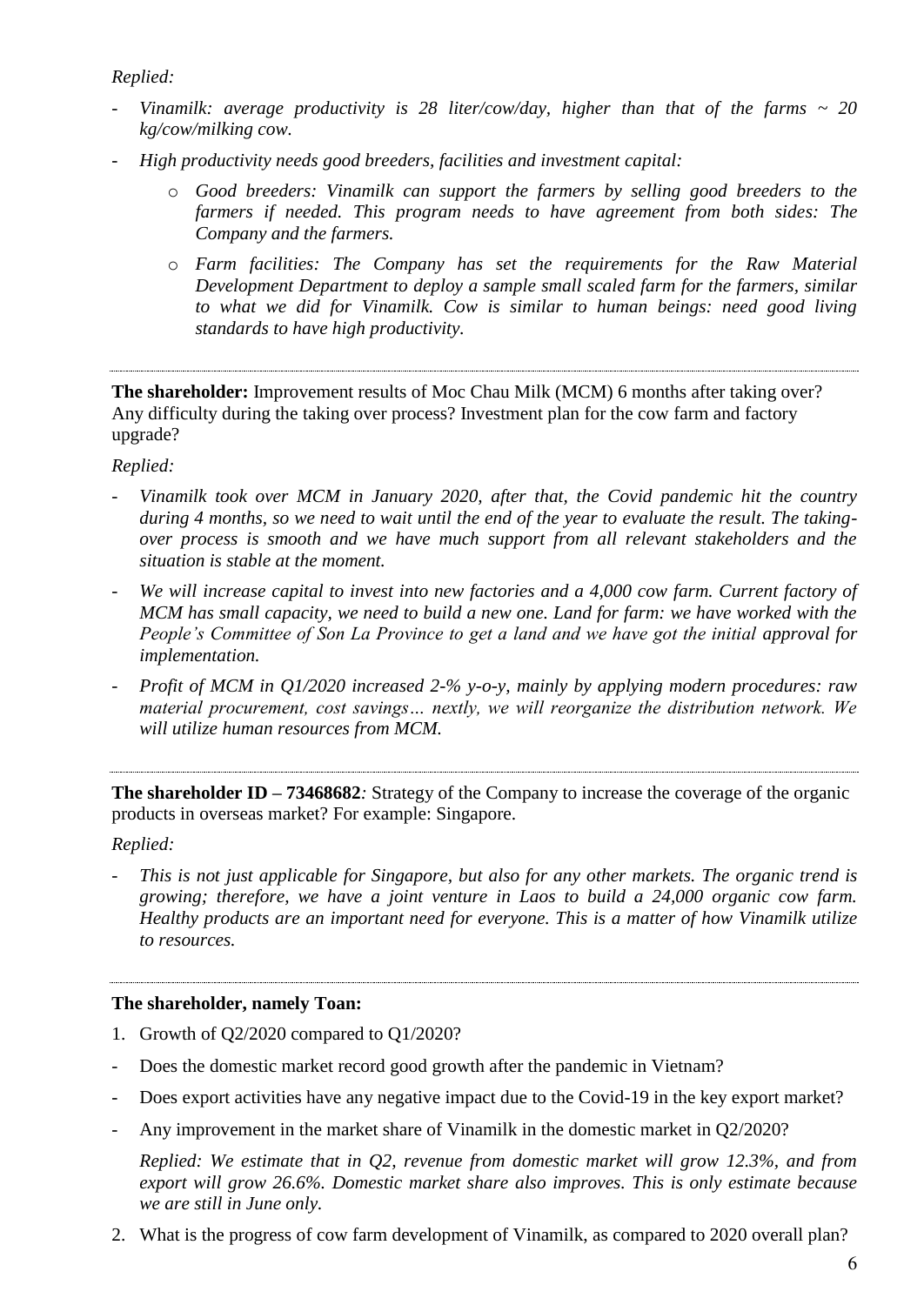*Replied: Cow farm development progress is on plan. At the end of 2020, Quang Ngai complex will operate commercially. All machinery has been imported, but due to Covid-19, the foreign exports cannot go to Vietnam to install. We expect that in the next 1-2 months, the experts can go to Vietnam.*

3. When will the 20% stock bonus plan take place?

*Replied: In Q4-2020.*

**The shareholder ID – 023804771:** Vinamilk and KDC are both big ice cream manufacturers, what will happen to the Vinamilk and Merino brand name after the JV established? My mother loves Vinamilk ice cream but we do not have medium sized cup, only big sized cup and there is no 2 flavored ice cream similar to Merino?

*Replied: Both sides will contribute our brand names to the joint venture. Besides, the joint venture will have new brands as well. We will have new products and product categories Vinamilk already has small size cup for ice cream*

**The shareholder ID – 6010:** Plan for price increase in 2020?

*Replied:No plan for this year as for now, the plan will be announced when available. If the input price increases too much, we have to increase the selling prices. This is only when we have to, as increases in price will affect purchasing power.*

**The shareholder ID – 023274472:** In the next 5 years, the strategy of Vinamilk to export to China? Market share of Vinamilk in China? Growth in export to China will help growth in revenue and profit of Vinamilk reach double digit in the future?

*Replied:Vinamilk has got the license for condensed milk. Prior to that, we have got license for coconut water, beverages and drinking yogurt. Growth is good at the moment.*

*China has 3 companies in the Top 20 of the world. Therefore, Vinamilk has to consider which product category will have competitive advantage. Revenue will not be booming like what people might think that 1.3 billion is readily available, because China already has top dairy companies. Vinamilk will follow sustainable strategy, no rushing, without any risk in receivable. Vinamilk does not accept to be widely recognized without getting the cash back.*

**The shareholder ID – CA6235:** Vinamilk register to buy treasury share of 17.5 million shares from 21/05 to 20/06. Has Vinamilk finished the treasury share purchase plan and if not, will the company continue to buy?

*Replied: When the price goes down, Vinamilk register to buy treasury shares. But to buy or not requires evaluation of efficiency. The prices have gone up by 30%. It depends on the situation for us to decide if we will continue or not.*

### **D. Voting and election**

Mr. Diep Hong Khon, on behalf of the vote-counting committee, announces the voting results below:

#### **Results for the voting matters:**

- **1. Share issuance for the existing shareholders:**
	- Total number of shares participating in the voting: 5,048 votes, representating for 1,482,545,596 shares, 85.14% of total voting rights attending at the AGM.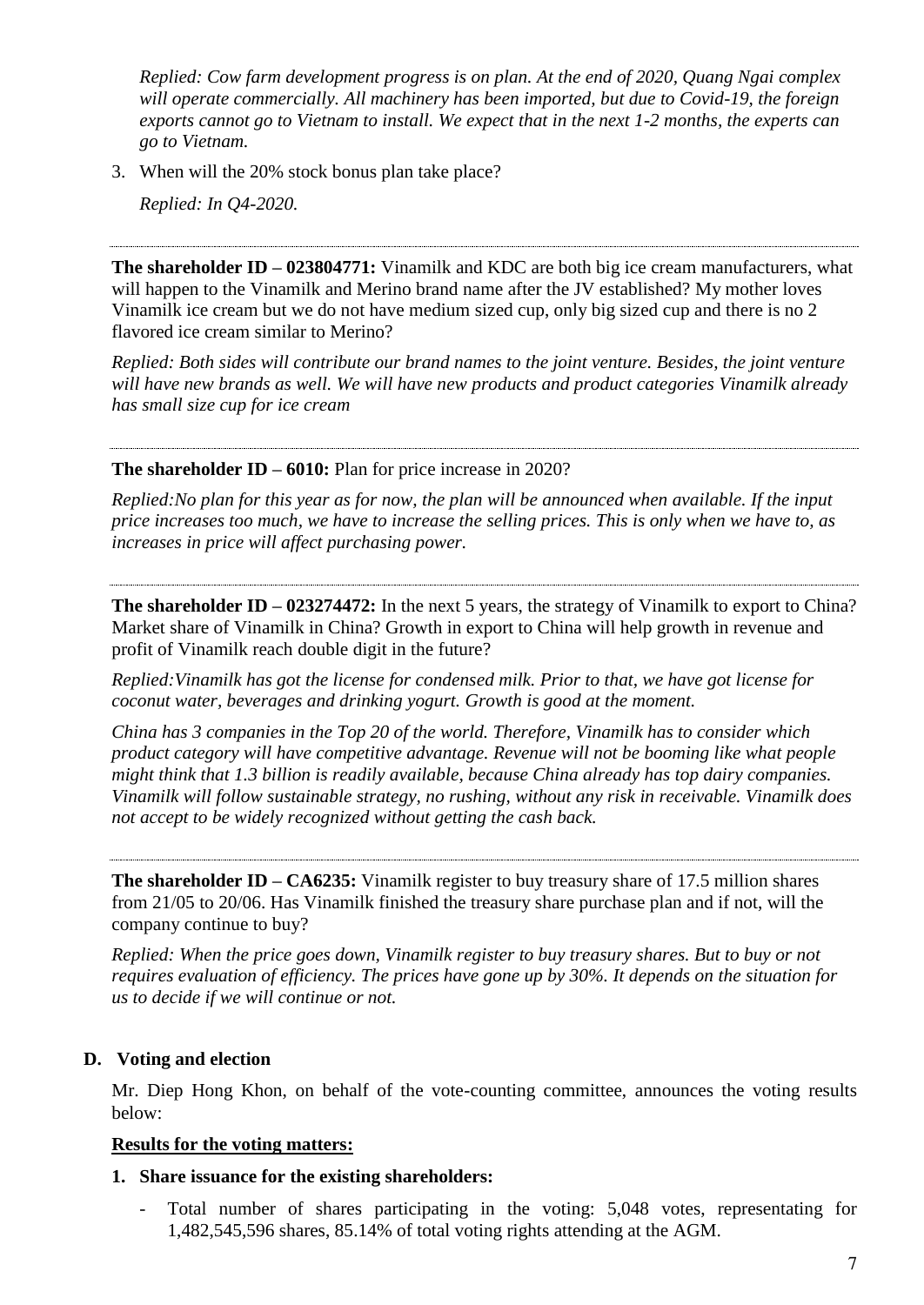- Total number of valid shares: 5,048 votes, representating for 1,482,545,596 shares, 85.14% of total voting rights attending at the AGM.
- Total number of invalid shares: 0 votes, representating for 0 shares, 0% of total voting rights attending at the AGM.

## **2. Voting results:**

## **a) The audited financial statements for the fiscal year of 2019.**

| Approve    | 1,482,520,497 shares | 85.13 % of the total voting rights<br>attending at the AGM |
|------------|----------------------|------------------------------------------------------------|
| Disapprove | 0 shares             | 0 % of the total voting rights<br>attending at the AGM     |
| Abstain    | $25,099$ shares      | 0 % of the total voting rights<br>attending at the AGM     |

# **b) Report of the Board of Directors ("BOD") for 2019.**

| Approve    | 1,482,525,144 shares | 85.14 % of the total voting rights<br>attending at the AGM |
|------------|----------------------|------------------------------------------------------------|
| Disapprove | 0 shares             | 0 % of the total voting rights<br>attending at the AGM     |
| Abstain    | $20,452$ shares      | 0 % of the total voting rights<br>attending at the AGM     |

# **c) Dividend payment for the fiscal year of 2019.**

| Approve    | 1,482,435,107 shares | 85.13 % of the total voting rights<br>attending at the AGM  |
|------------|----------------------|-------------------------------------------------------------|
| Disapprove | 0 shares             | 0 % of the total voting rights<br>attending at the AGM      |
| Abstain    | 110,489 shares       | $0,01\%$ of the total voting rights<br>attending at the AGM |

### **d) Business plan: Revenue and profit for 2020 (consolidated).**

| Approve    | 1,482,294,510 shares | 85.12 % of the total voting rights<br>attending at the AGM |
|------------|----------------------|------------------------------------------------------------|
| Disapprove | 600 shares           | 0 % of the total voting rights<br>attending at the AGM     |
| Abstain    | 250,486 shares       | 0.01 % of the total voting rights<br>attending at the AGM  |

### **e) Dividend payment plan for 2020.**

| Approve    | 1,482,293,849 shares | 85.12 % of the total voting rights<br>attending at the AGM |
|------------|----------------------|------------------------------------------------------------|
| Disapprove | $1,460$ shares       | 0 % of the total voting rights<br>attending at the AGM     |
| Abstain    | 250,287 shares       | 0.01 % of the total voting rights                          |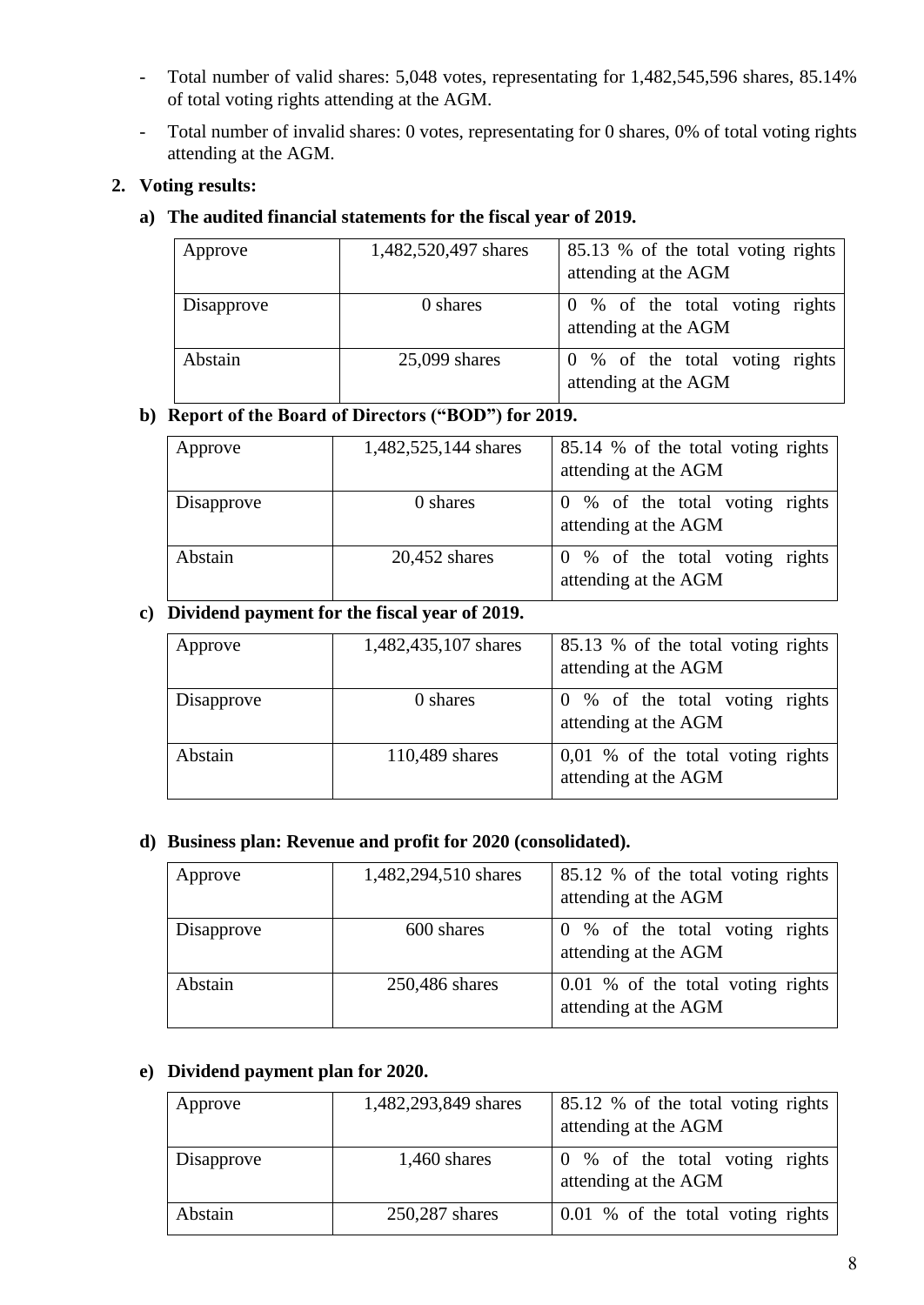|  | attending at the AGM |
|--|----------------------|
|--|----------------------|

# **f) New share issuance and listing for existing shareholders.**

| Approve    | 1,482,526,479 shares | 85.14 % of the total voting rights<br>attending at the AGM |
|------------|----------------------|------------------------------------------------------------|
| Disapprove | $2,090$ shares       | 0 % of the total voting rights<br>attending at the AGM     |
| Abstain    | $17,027$ shares      | 0 % of the total voting rights<br>attending at the AGM     |

# **g) Selecting independent auditor for 2020.**

| Approve    | 1,449,831,844 shares | 83.26 % of the total voting rights<br>attending at the AGM |
|------------|----------------------|------------------------------------------------------------|
| Disapprove | 17,313,319 shares    | 0.99 % of the total voting rights<br>attending at the AGM  |
| Abstain    | 15,400,433 shares    | 0.88 % of the total voting rights<br>attending at the AGM  |

# **h) Director's fees for 2020.**

| Approve    | 1,479,056,918 shares | 84.94 % of the total voting rights<br>attending at the AGM |
|------------|----------------------|------------------------------------------------------------|
| Disapprove | 3,444,154 shares     | 0.2 % of the total voting rights<br>attending at the AGM   |
| Abstain    | 44,524 shares        | 0 % of the total voting rights<br>attending at the AGM     |

# **i) Supplementing business line.**

| Approve    | 1,479,205,415 shares | 84.94 % of the total voting rights<br>attending at the AGM |
|------------|----------------------|------------------------------------------------------------|
| Disapprove | 3,264,034 shares     | 0.19 % of the total voting rights<br>attending at the AGM  |
| Abstain    | 76,147 shares        | 0 % of the total voting rights<br>attending at the AGM     |

# **j) Amending the company's charter.**

| Approve    | 1,479,192,990 shares | 84.94 % of the total voting rights<br>attending at the AGM |
|------------|----------------------|------------------------------------------------------------|
| Disapprove | 3,264,044 shares     | 0.19 % of the total voting rights<br>attending at the AGM  |
| Abstain    | 88,562 shares        | 0.01 % of the total voting rights<br>attending at the AGM  |